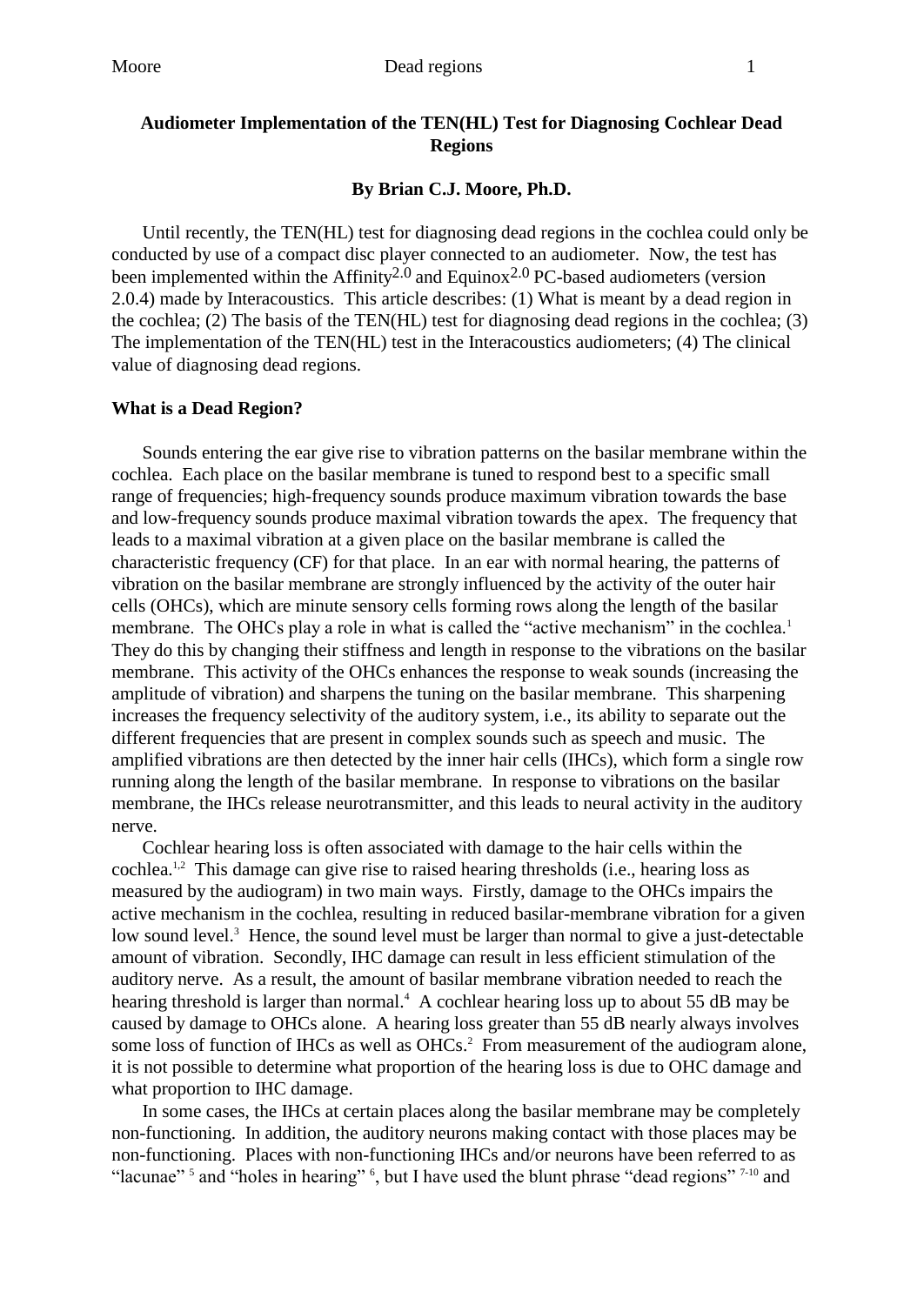that phrase seems to have caught on, although the phrase "dead zones" is also quite common. Figure 1 shows the dissected cochlea of a person who had been exposed to intense impact sounds (gunshots) before dying in an incident unrelated to gunshots! The dark lines are the neurons that would eventually get together and form the auditory nerve. There are essentially no neurons coming from the basal part of the cochlea, indicating a high-frequency dead region.

Basilar-membrane vibration that occurs within a dead region cannot be detected by the neurons connected to that region (if there are any). Say, for example, that the IHCs at the basal (high-frequency) end of the cochlea are non-functioning. Neurons connected to the basal end, that would normally have high CFs, will not respond. However, if a highfrequency pure tone is presented, it may be detected if it produces sufficient basilarmembrane vibration at a region closer to the low-frequency, apical end. In other words, a high-frequency sound may be detected via neurons that are tuned to lower frequencies. This is sometimes called "off-place listening" or "off-frequency listening". Similarly, if there are no functioning IHCs in an apical region of the cochlea, a low-frequency tone may be detected via neurons that are tuned to higher frequencies. Because of this possibility, the "true" hearing loss at a given frequency may be greater than suggested by the audiometric threshold at that frequency. Also, for this reason, dead regions are not easy to diagnose from the puretone audiogram, although a hearing loss greater than 70 dB is often associated with a dead region. $11,12$ 

A dead region can be characterised in terms of the range of CFs that would normally be associated with that region. In other words, a frequency-to-place map is used to relate the cochlear location at each edge of the dead region to frequency. This is illustrated in Figure 2. Say, for example, that the IHCs are non-functioning over a region of the basilar membrane having CFs in the range 2500 to 20000 Hz. One might describe this as a dead region extending from 2500 Hz upwards. The lower "edge frequency" of the dead region in this example is 2500 Hz. Henceforth, the edge frequency is denoted fe.

### **The TEN(HL) Test for Diagnosing Dead Regions in the Cochlea**

The TEN(HL) test for diagnosing dead regions was designed to be quick and easy to administer and hence suitable for use in clinical practice. The development and validation of the first version of the test are described in Moore *et al*. 8 The test involves measuring the threshold for detecting a pure tone presented in a background noise called "thresholdequalizing noise" (TEN). This is why the test is called the TEN test. The noise was synthesised in such a way that the threshold for detecting a tone in the noise, specified in dB SPL, was approximately the same for all tone frequencies in the range 0.25 to 10 kHz, for people with normal hearing. The masked threshold is approximately equal to the nominal level of the noise specified in dB SPL.

When the pure-tone signal frequency falls in a dead region, the signal will only be detected when it produces sufficient basilar-membrane vibration at a remote region in the cochlea where there are surviving IHCs and neurons. The amount of vibration produced by the tone at this remote region will be less than in the dead region, and so the noise will be very effective in masking it. Thus, the signal threshold is expected to be markedly higher than normal. Moore *et al*. 8 proposed the following rule: a dead region at a particular frequency is indicated by a masked threshold that is at least 10 dB above the absolute threshold *and* 10 dB above the nominal noise level.

To make the test easy to administer, the TEN test was recorded on a CD; the noise was on one channel and test tones were on the other channel. For this implementation of the test, the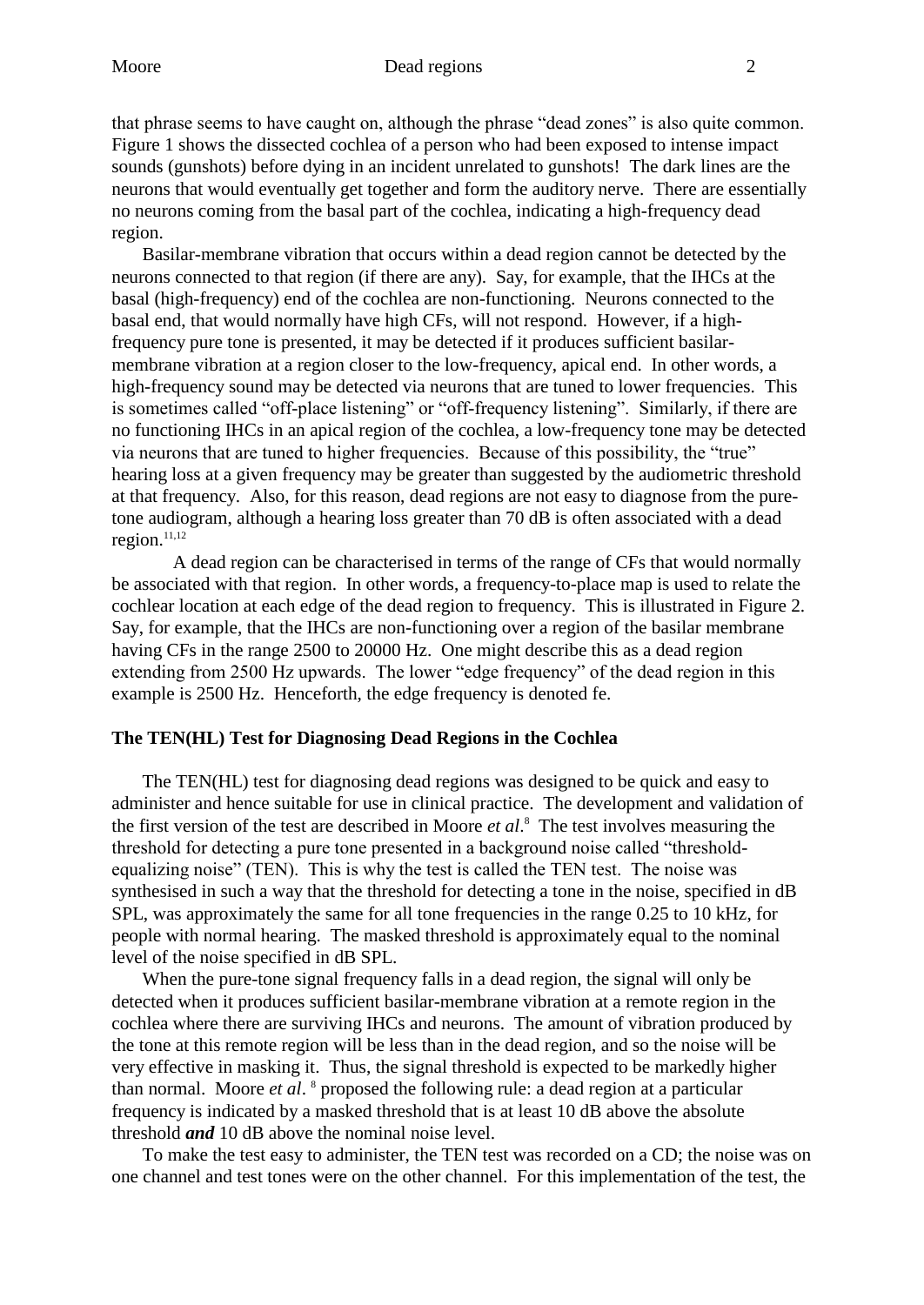signals from the CD were fed through a two-channel audiometer. The methods used to conduct the test were similar to those used for conventional pure-tone audiometry, except that the signal threshold was measured in the presence of a continuous background noise.

A problem with the first version of the TEN test was that the clinician had to measure absolute thresholds (audiometric thresholds) twice, once using the tones generated by the audiometer, with level specified in dB HL, and once using the tones from the CD, with level specified in dB SPL. This was inconvenient for the clinician. To overcome this problem, a second version of the TEN test was developed in which the noise was designed to give equal masked thresholds in dB HL for all frequencies from 500 to 4000 Hz, for normally hearing people.<sup>13</sup> This version is called the "TEN(HL)" test. As all calibrations were in dB HL, absolute thresholds could be measured either using the tones generated by the audiometer, or using the test tones from the CD; the results were expected to be very similar. However, the TEN(HL) test can only be used with specific headphones; with the current version of the test, suitable headphones are TDH39, TDH 49 and TDH50.

Another advantage of the second version of the test is that the noise has been designed to have minimal amplitude fluctuations; such noise is called "low-noise noise".<sup>14</sup> Figure 3 shows the spectrum of the noise (top) and a sample of the waveform (bottom). Note that all peaks and dips in the waveform are of similar magnitude. This characteristic allows high noise levels to be used without significant distortion being produced by the audiometer or earphone. Hence, testing is possible for more severe hearing losses than could be assessed with the earlier version, without any special equipment being required.

The criteria for diagnosing a dead region are similar to those for the earlier test: a dead region at a particular frequency is indicated by a masked threshold that is at least 10 dB above the absolute threshold *and* 10 dB above the nominal noise level in dB HL.

# **Implementation of the TEN(HL) Test in Interacoustics Audiometers**

The implementation of the TEN(HL) test in the Affinity<sup>2.0</sup> and Equinox<sup>2.0</sup> PC-based Interacoustics audiometers makes it easy and simple to administer the TEN(HL) test. There is no need to have any equipment external to the audiometer. A pre-defined setup for performing the TEN(HL) test can be selected from a drop-down menu of "User protocols". One ear at a time is tested, and on-screen boxes are used to determine whether the TEN plus test tone are delivered to the right ear or the left ear. Possible frequencies for the test tone are 500, 750, 1000, 1500, 2000, 3000 and 4000 Hz.

The level of the TEN in dB HL can be set using the computer mouse, by clicking the appropriate point on the screen, or by using the appropriate knob on the optional dedicated keyboard. Initially, the TEN is turned off while the appropriate level is selected. Some useful rules for selecting the level of the TEN are as follows:

1) For frequencies where the hearing loss is less than or equal to 60 dB, set the TEN level to 70 dB. This is not unpleasantly loud for most people, and it leads to a definitive result. 2) When the hearing loss is 70 dB or more at a given frequency, set the TEN level 10 dB above the audiometric threshold at that frequency. For example, if the audiometric threshold is 75 dB HL, set the TEN level to 85 dB HL.

3) If the TEN is found to be unpleasantly loud, or if the maximum TEN level of 90 dB HL is reached, then the TEN level can be set equal to the audiometric threshold. This should still give a definitive result.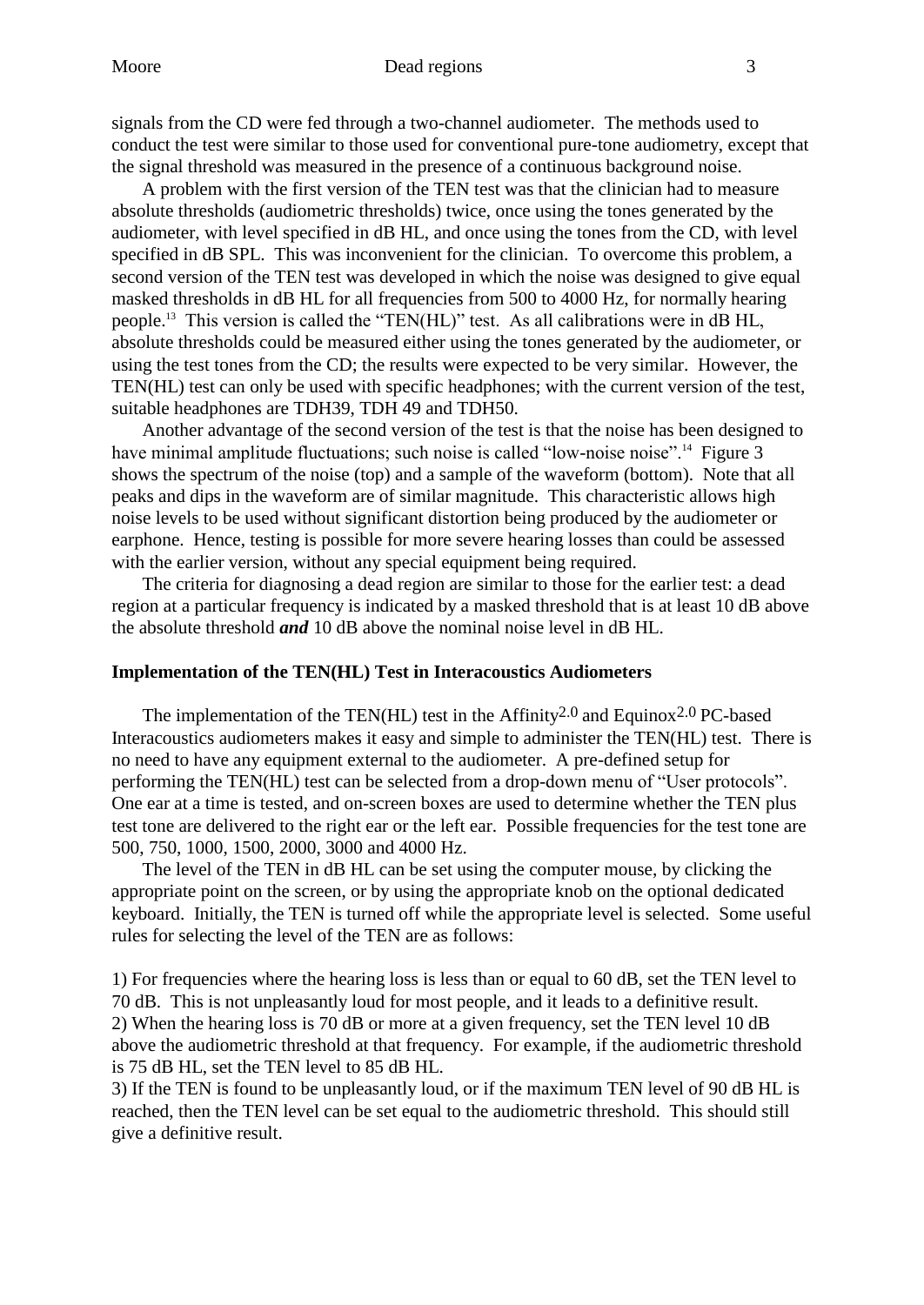It may be difficult or impossible to apply the TEN(HL) test when the hearing loss at the test frequency is 90 dB or more, although it is quite likely that a dead region would be present with such a severe hearing loss. Note that the TEN level does not need to be the same for all test frequencies. Once the level is chosen for a given test frequency, the TEN is turned on continuously, by placing the cursor over "stimulus" or by clicking on "Rev".

The threshold for detecting a test signal in the TEN is determined using the same procedure as would be used for manual audiometry, except that a step size in level of 2 dB should be used when the tone is in the region of the detection threshold; larger steps can be used initially, to find the approximate threshold. 2-dB steps are automatically selected when the TEN(HL) test is chosen from the drop-down menu. The use of small steps makes the outcome more precise, and reduces the incidence of false positives.<sup>15</sup> Once the threshold has been measured for a given test frequency, the appropriate TEN level is set for the next test frequency, and the process is repeated.

For a person with normal hearing, the threshold of the test tone in the TEN is typically equal to the TEN level. For example, if the TEN level is set to 70 dB HL, the threshold for detecting the test tone is about 70 dB HL, for any frequency from 500 to 4000 Hz. If a patient has a cochlear hearing loss but does not have a dead region at the test frequency, then the threshold of the test tone in the TEN is typically a few dB above the TEN level. For example, if the TEN level is set to 70 dB HL, the threshold for detecting the test tone might be 73 dB HL. However, when the test tone frequency falls in a dead region, the threshold for detecting the test tone in the TEN is typically well above the TEN level. The criteria for diagnosing a dead region at a specific frequency are:

1) The threshold of the test tone in the TEN is 10 dB or more above the TEN level. 2) The threshold of the test tone in the TEN is 10 dB or more above the audiometric (absolute) threshold.

If the TEN level is selected as described earlier, then criterion 2) will automatically be satisfied when criterion 1) is satisfied.

Figure 4 is a screen shot from the Affinity system, showing audiometric thresholds (circles) and TEN(HL)-test results ("TEN" symbols) for a person with good low-frequency hearing but a severe high-frequency hearing loss. The results suggest that this patient has a dead region extending upwards from 1.5 kHz.

It typically takes about 4 minutes per ear to perform the TEN(HL) test for all test frequencies. In practice, it is usually not necessary to conduct the TEN(HL) test for frequencies where the hearing loss is 50 dB or less. For example, if a patient has a typical sloping hearing loss, with relatively good hearing at low frequencies and poor hearing at high frequencies, it is only necessary to conduct the test for the medium and high frequencies. However, if the patient has an unusually shaped audiogram, such as a localized midfrequency loss, it may be worth conducting the TEN(HL) test even when the loss is mild.

### **Clinical Applications of the TEN(HL) Test**

The presence or absence of dead regions can have important implications for fitting hearing aids and for predicting the likely benefit of hearing aids. When a patient has a dead region, there may be little or no benefit in applying amplification (via a hearing aid) for frequencies well inside the dead region. However, for patients with high-frequency dead regions, there may be some benefit in applying amplification for frequencies up to about 1.7fe.16,17 For example, if a patient has a dead region which starts at 1000 Hz and extends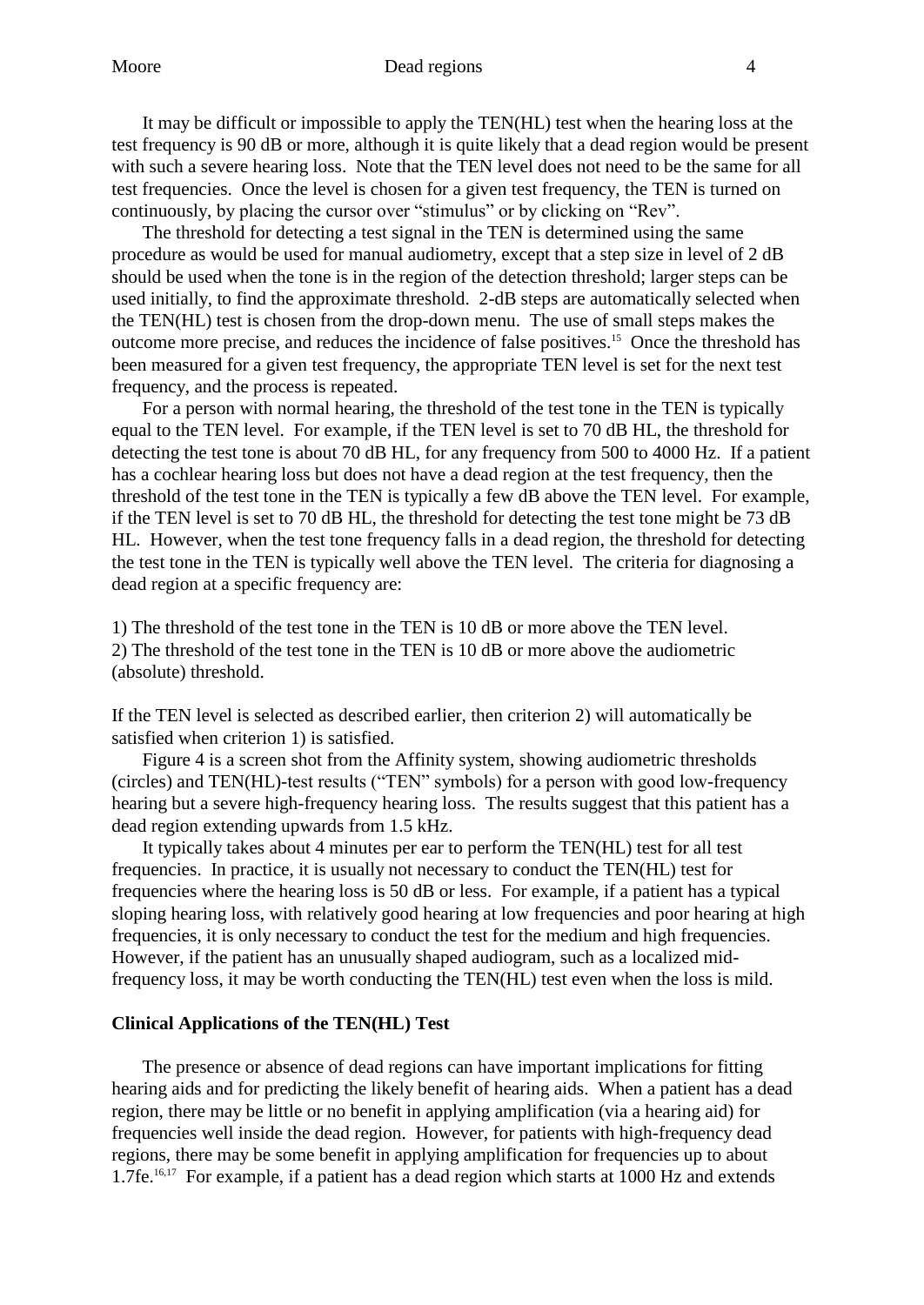#### Moore **Dead regions** 5

upwards from there, there may be some benefit in amplifying frequencies up to 1700 Hz. However, there will probably be no benefit of applying amplification for frequencies above about 1700 Hz. Trying to achieve sufficient gain for frequencies above 1700 Hz might lead to problems with distortion and acoustic feedback. For a patient with an extensive highfrequency dead region, a hearing aid incorporating frequency transposition or frequency compression might be a viable option. $18,19$ 

For people with low-frequency dead regions, as can occur, for example, in cases of Ménière's syndrome, there appears to be some benefit of amplifying frequencies above 0.57fe, but not of amplifying frequencies below  $0.57$ fe.<sup>20,21</sup> Amplification of frequencies below 0.57fe can actually lead to reduced speech intelligibility.

In rare cases, the audiogram may have the form of an inverted V; hearing is relatively good over a small frequency range, and poor at all remaining frequencies. This can indicate a restricted functioning region in the cochlea, with extensive dead regions below and above it.22- <sup>24</sup> However, it is not safe to make a diagnosis of dead regions based solely on an inverted Vshaped audiogram  $^{23}$ ; a test such as the TEN(HL) test is needed for a firm diagnosis. For a patient who does have a restricted functioning region, with dead regions above and below the functioning region, the most effective amplification strategy may be to amplify over a limited frequency range around the functioning region. $24$ 

The TEN(HL) test may also be relevant for patients who are being considered for a cochlear implant; a patient with very extensive dead regions would be likely to do better with a cochlear implant than with a hearing aid (or aids). The test may also be useful for patients who are being considered for a combination of a cochlear implant and a hearing aid. Such patients typically have a dead region in the parts of the cochlea that normally respond to medium and high frequencies, but have some functional hearing at lower frequencies. It may be useful to determine the edge frequency, fe, of any dead region. This may be relevant to choosing the most appropriate insertion depth of the electrode array, and to the way that frequencies in the input signal are mapped to acoustic and electric stimulation.<sup>25</sup>

The clinician needs to be alert for some special cases. Patients with auditory neuropathy sometimes have high thresholds for detecting the test tone in the TEN, meeting the TEN(HL) test criteria for diagnosis of a dead region, even for frequencies where their audiometric thresholds are near normal.<sup>26</sup> This does not necessarily indicate that they have extensive dead regions, although they may have only patchy survival of IHCs.<sup>27</sup> Patients may also have high thresholds for detecting the test tone in the TEN as a result of central problems, for example brain injury in auditory areas resulting from trauma or a stroke.<sup>28</sup> These high thresholds may result from poor "detection efficiency" rather than from dead regions. Nevertheless, high thresholds in the TEN are likely in all cases to be associated with a poor ability to understand speech when background sounds are present.

### **References**

1. Moore BCJ, *Cochlear Hearing Loss: Physiological, Psychological and Technical Issues, 2nd Ed.*, Chichester: Wiley; 2007.

2. Schuknecht HF, *Pathology of the Ear, 2nd Ed.*, Philadelphia: Lea and Febiger; 1993.

3. Ruggero MA, Rich NC. Furosemide alters organ of Corti mechanics: Evidence for

feedback of outer hair cells upon the basilar membrane*. J. Neurosci.* 1991; 11: 1057-1067.

4. Liberman MC, Dodds LW. Single neuron labeling and chronic cochlea pathology. III. Stereocilia damage and alterations in threshold tuning curves*. Hear. Res.* 1984; 16: 54-74.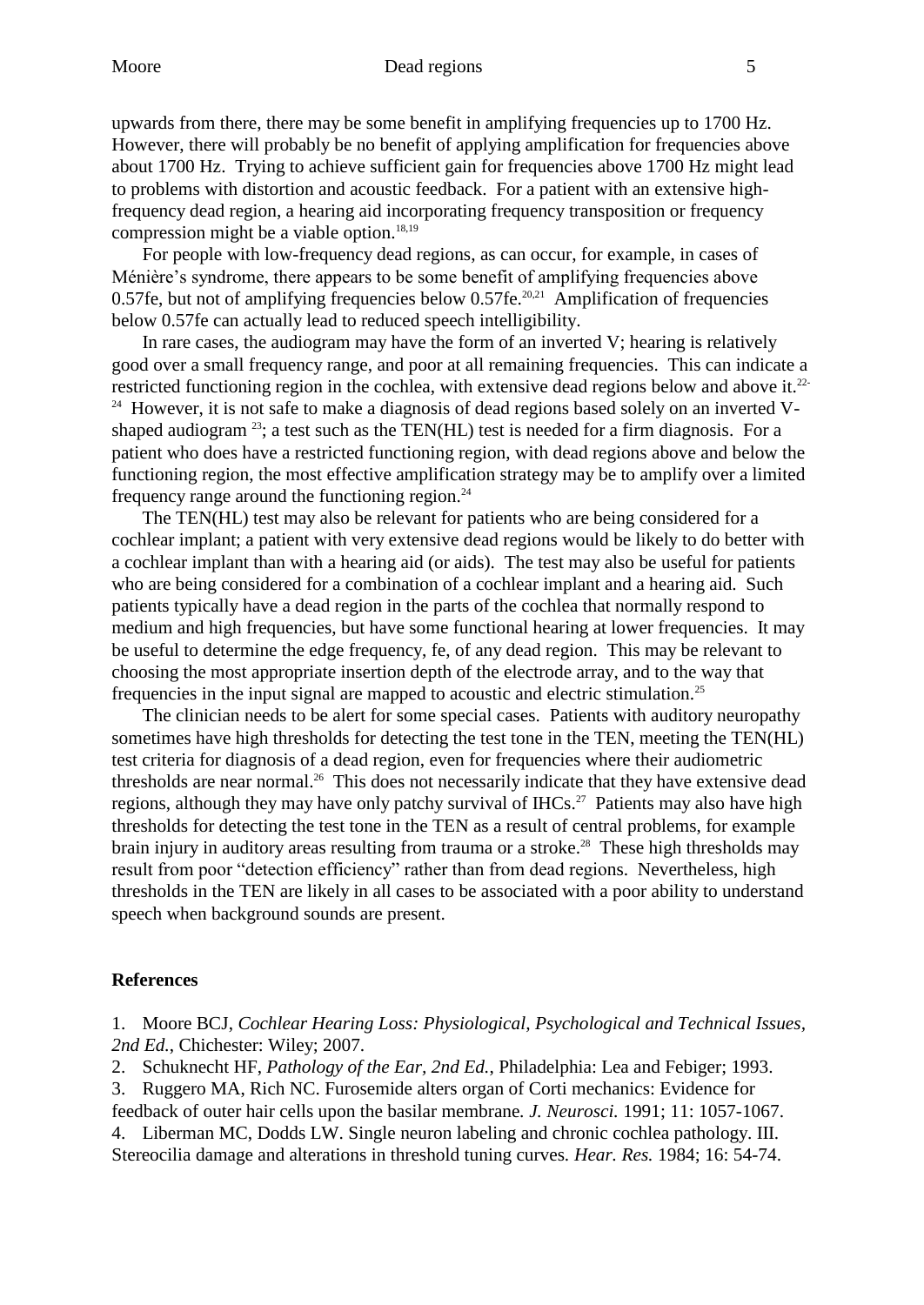5. Troland LT. The psychophysiology of auditory qualities and attributes*. J. Gen. Psych.* 1929; 2: 28-58.

6. Shannon RV, Galvin JJ, 3rd, Baskent D. Holes in hearing*. J. Assoc. Res. Otolaryngol.* 2002; 3: 185-199.

7. Moore BCJ, Glasberg BR. A model of loudness perception applied to cochlear hearing loss*. Auditory Neurosci.* 1997; 3: 289-311.

8. Moore BCJ, Huss M, Vickers DA, Glasberg BR, Alcántara JI. A test for the diagnosis of dead regions in the cochlea*. Br. J. Audiol.* 2000; 34: 205-224.

9. Moore BCJ. Dead regions in the cochlea: Diagnosis, perceptual consequences, and implications for the fitting of hearing aids*. Trends Amplif.* 2001; 5: 1-34.

10. Moore BCJ. Dead regions in the cochlea: Conceptual foundations, diagnosis and clinical applications*. Ear Hear.* 2004; 25: 98-116.

11. Aazh H, Moore BCJ. Dead regions in the cochlea at 4 kHz in elderly adults: relation to absolute threshold, steepness of audiogram, and pure tone average*. J. Am. Acad. Audiol.* 2007; 18: 96-107.

12. Vinay, Moore BCJ. Prevalence of dead regions in subjects with sensorineural hearing loss*. Ear and Hearing* 2007; 28: 231-241.

13. Moore BCJ, Glasberg BR, Stone MA. New version of the TEN test with calibrations in dB HL*. Ear Hear.* 2004; 25: 478-487.

14. Pumplin J. Low-noise noise*. J. Acoust. Soc. Am.* 1985; 78: 100-104.

15. Cairns S, Frith R, Munro KJ, Moore BCJ. Repeatability of the TEN(HL) test for detecting cochlear dead regions*. Int. J. Audiol.* 2007; 46: 575-584.

16. Vickers DA, Moore BCJ, Baer T. Effects of lowpass filtering on the intelligibility of speech in quiet for people with and without dead regions at high frequencies*. J. Acoust. Soc. Am.* 2001; 110: 1164-1175.

17. Baer T, Moore BCJ, Kluk K. Effects of lowpass filtering on the intelligibility of speech in noise for people with and without dead regions at high frequencies*. J. Acoust. Soc. Am.* 2002; 112: 1133-1144.

18. Simpson A, Hersbach AA, McDermott HJ. Improvements in speech perception with an experimental nonlinear frequency compression hearing device*. Int. J. Audiol.* 2005; 44: 281- 292.

19. Glista D, Scollie S, Bagatto M, Seewald R, Parsa V, Johnson A. Evaluation of nonlinear frequency compression: Clinical outcomes*. Int. J. Audiol.* 2009; 48: 632-644.

20. Vinay, Moore BCJ. Speech recognition as a function of highpass filter cutoff frequency for subjects with and without low-frequency cochlear dead regions*. Journal of the Acoustical Society of America* 2007; 122: 542-553.

21. Vinay, Moore BCJ, Baer T. Speech recognition in noise as a function of highpass-filter cutoff frequency for people with and without low-frequency cochlear dead regions*. J. Acoust. Soc. Am.* 2008; 123: 606-609.

22. Moore BCJ, Alcántara JI. The use of psychophysical tuning curves to explore dead regions in the cochlea*. Ear Hear.* 2001; 22: 268-278.

23. Halpin C. The tuning curve in clinical audiology*. Am. J. Audiol.* 2002; 11: 56-64.

24. Vinay, Moore BCJ. Psychophysical tuning curves and recognition of highpass and lowpass filtered speech for a person with an inverted V-shaped audiogram*. J. Acoust. Soc. Am.* 2010; (submitted).

25. Moore BCJ, Glasberg BR, Schlueter A. Detection of dead regions in the cochlea: Relevance for combined electric and acoustic stimulation. In: van de Heyning P, Kleine Punte A, eds. *Cochlear Implants and Hearing Preservation. Advances in ORL, 67.* Basel: Karger; 2009.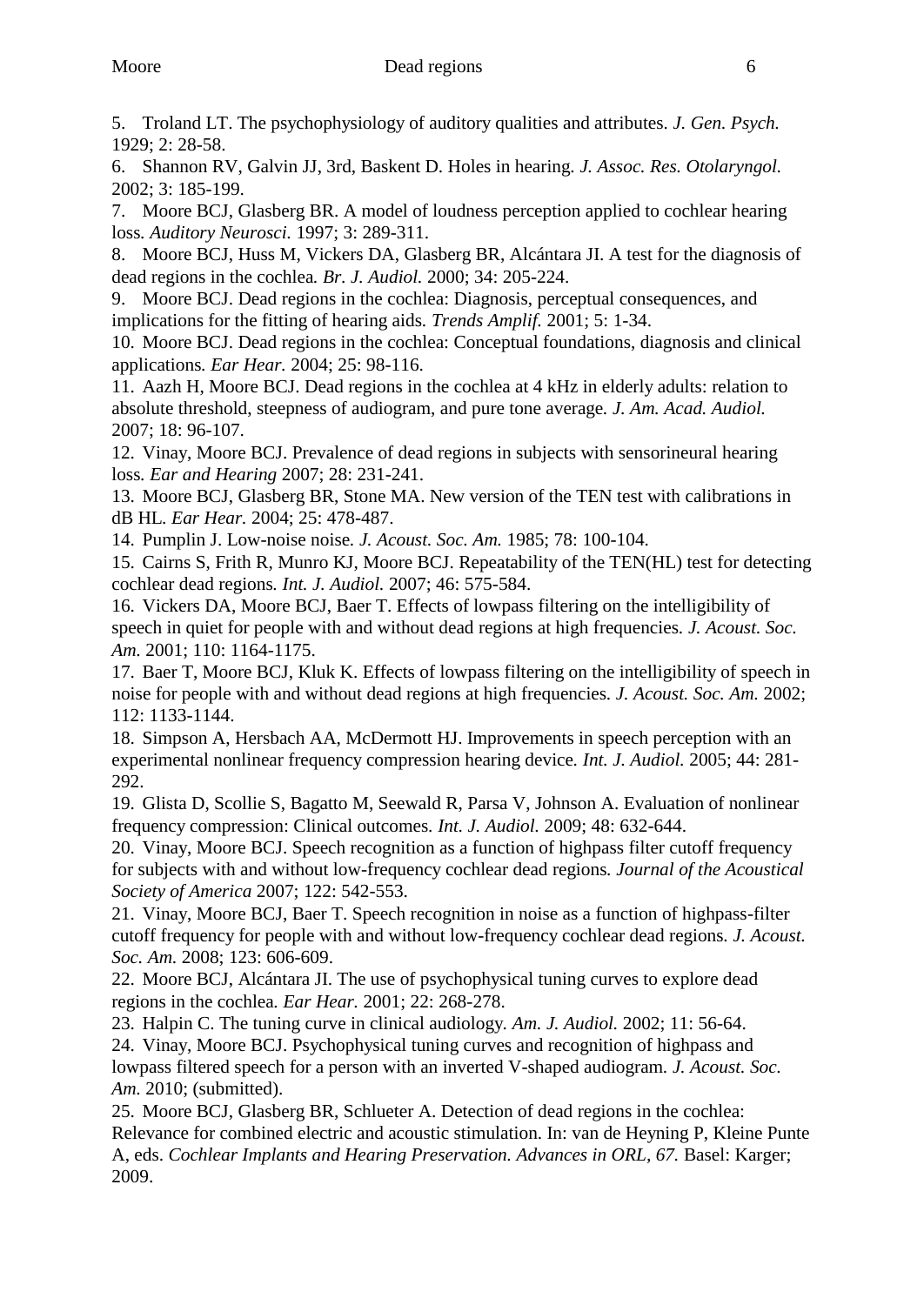26. Vinay, Moore BCJ. TEN(HL)-test results and psychophysical tuning curves for subjects with auditory neuropathy*. Int. J. Audiol.* 2007; 46: 39-46.

27. Rance G. Auditory neuropathy/dys-synchrony and its perceptual consequences*. Trends Amplif.* 2005; 9: 1-43.

28. Langenbeck B, *Textbook of Practical Audiometry*, London: Edward Arnold; 1965.

Correspondence can be addressed to Brian Moore, Department of Experimental Psychology, University of Cambridge, England, e-mail: bcjm@cam.ac.uk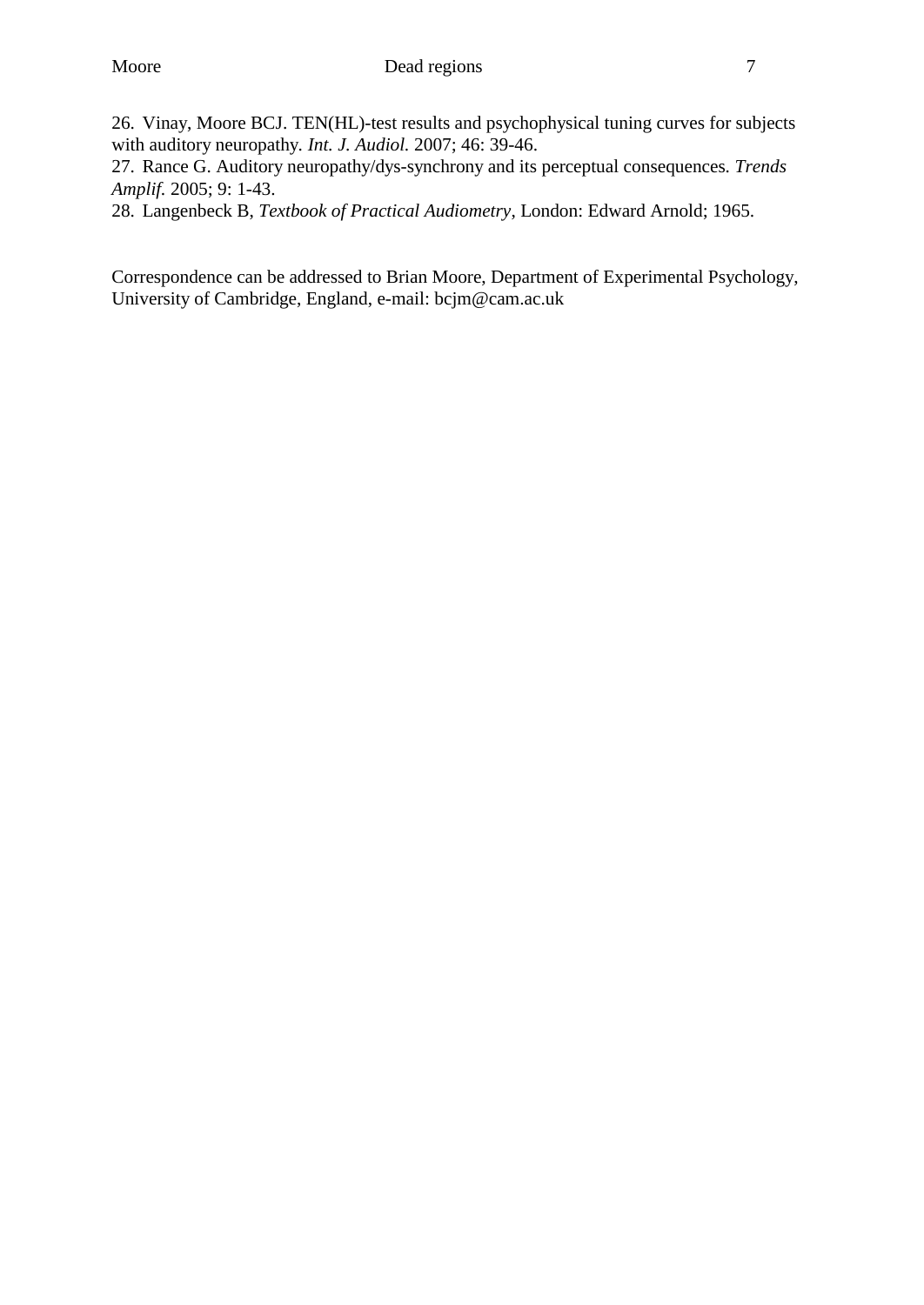

Figure 1: Cochlea from a 25-year old man who had been exposed to gunshots. The dark lines show auditory neurons. There are no neurons coming from the basal part of the cochlea, indicating a dead region.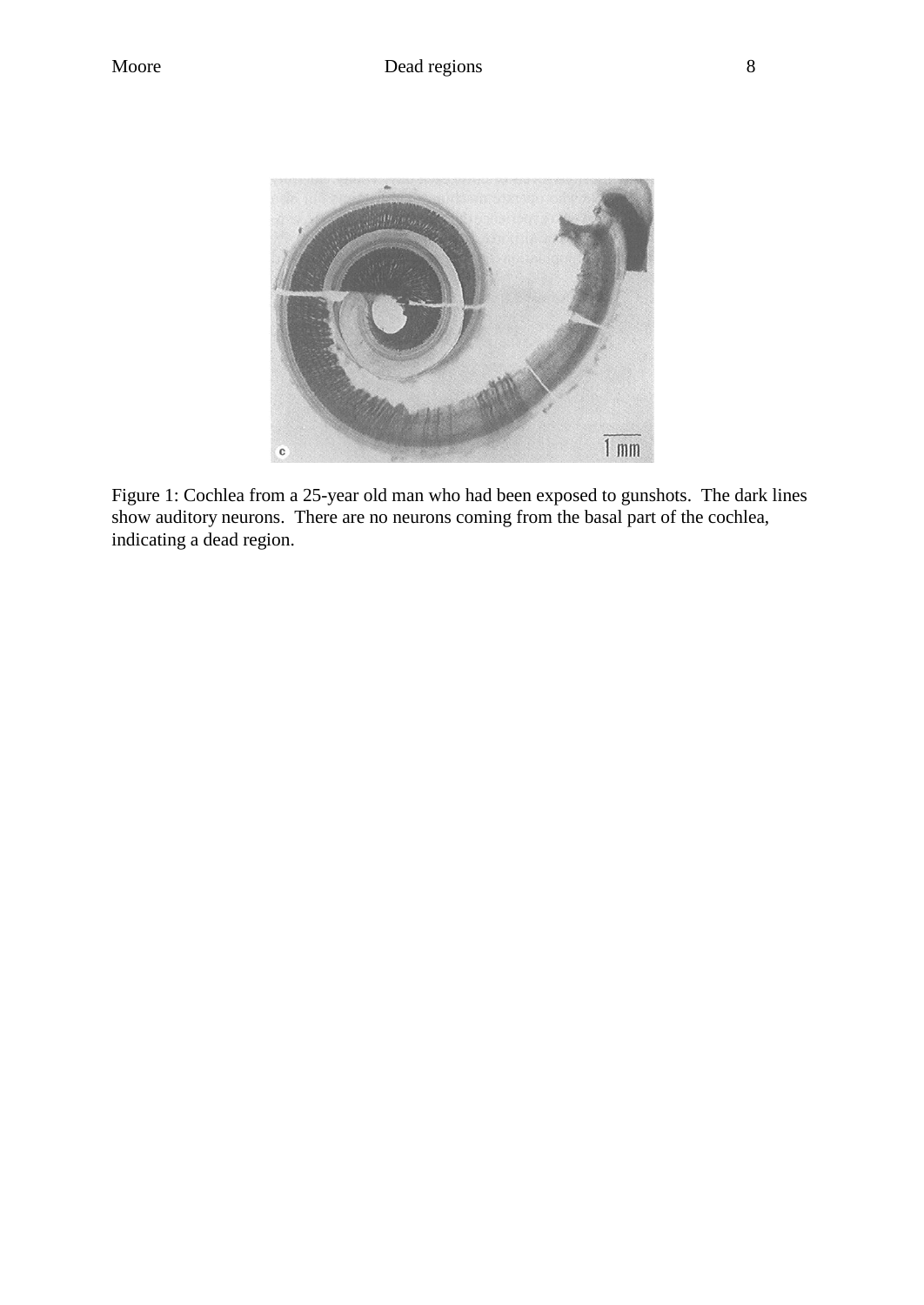

Figure 2: Illustration of how the edge of a dead region can be related to frequency in Hz, using a frequency-to-place map of the cochlea. In this example, the dead region starts at an edge frequency of about 2500 Hz, and extends upwards towards higher frequencies.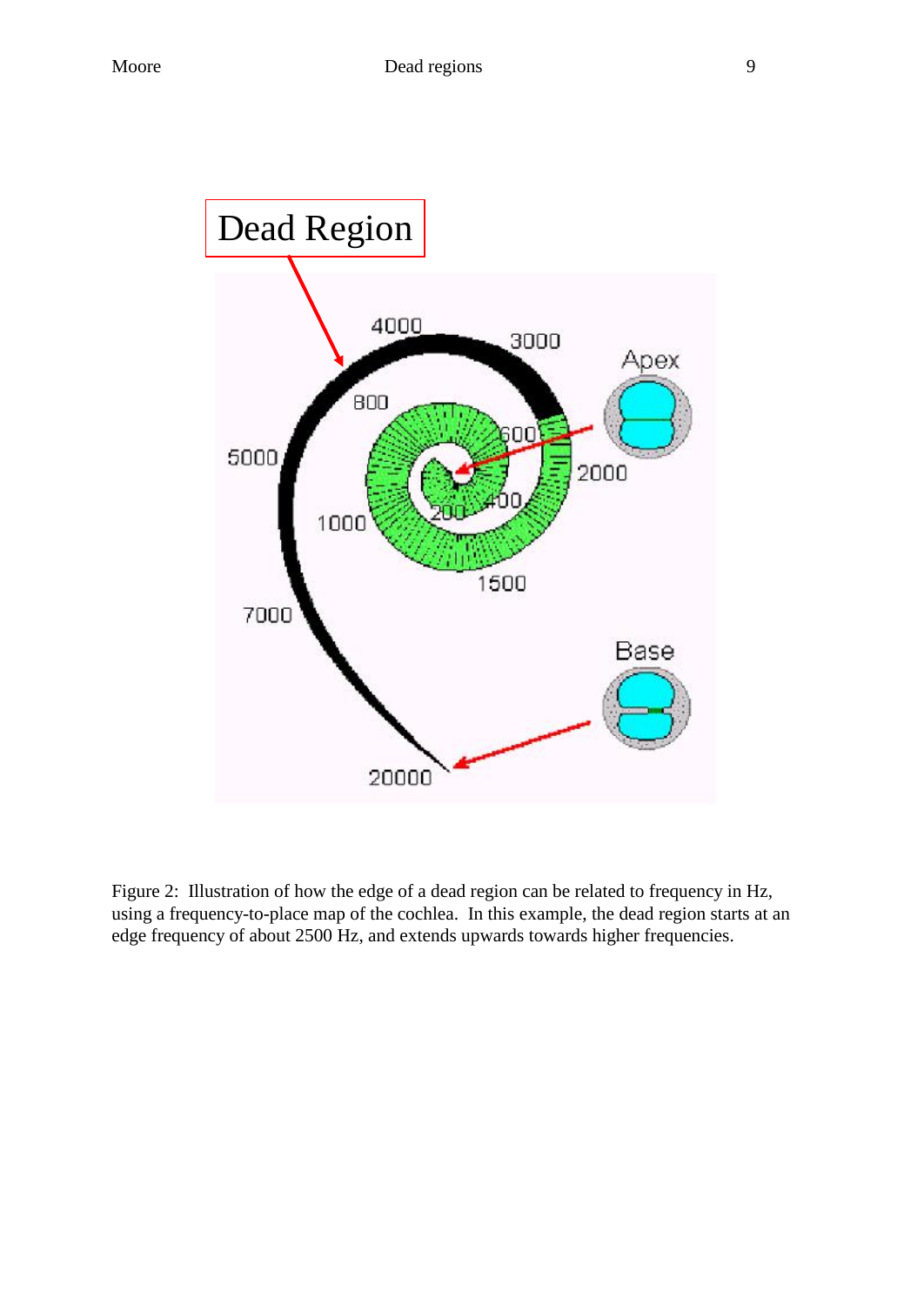

Figure 3: Spectrum (top) and a segment of the waveform (bottom) of the noise used for the TEN(HL) test.